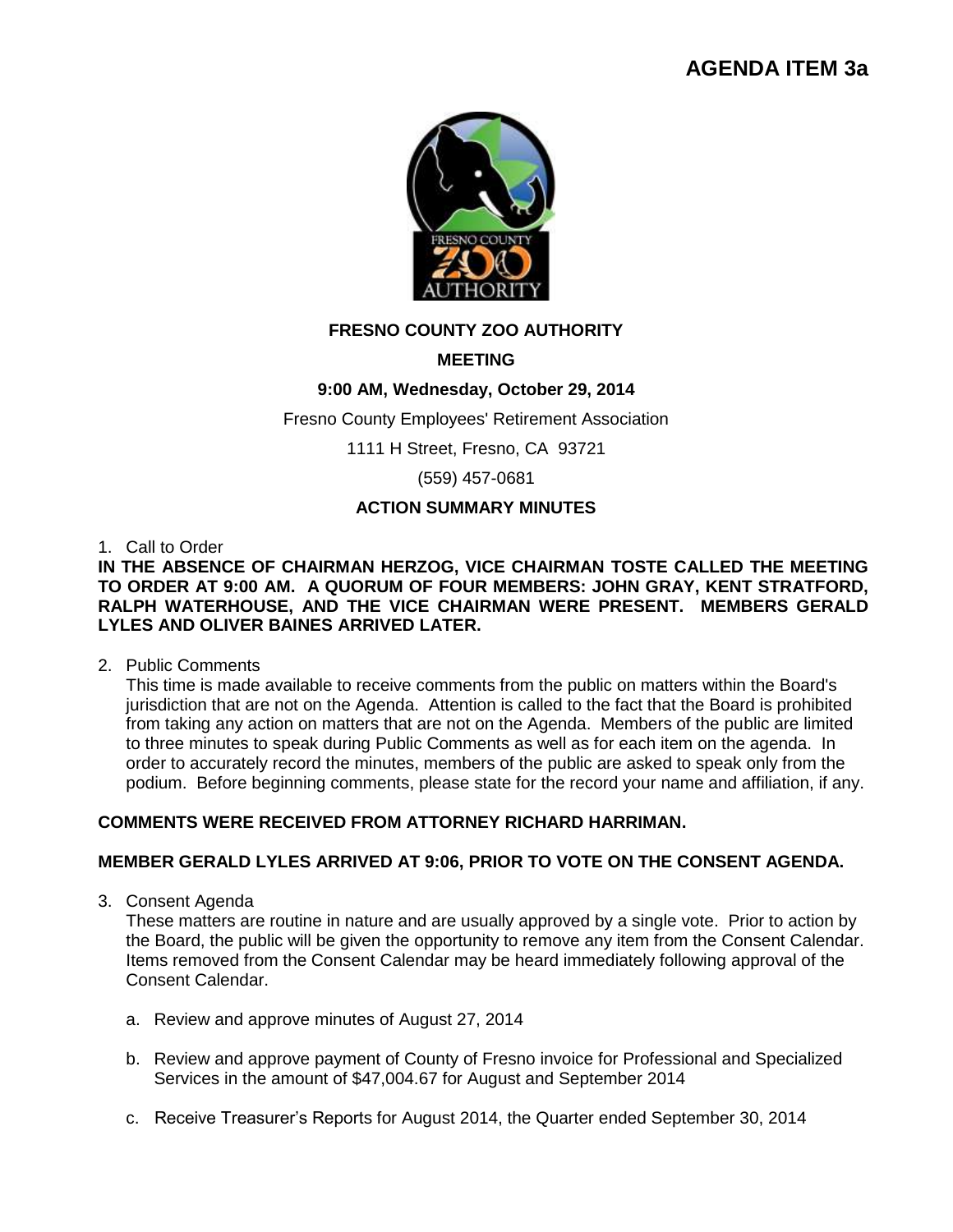**ITEMS 3.a AND 3.b APPROVED UNANIMOUSLY – JG/GL ITEM 3.c WAS PULLED BY THE VICE CHAIRMAN FOR CLARIFICATION BY TREASURER JEFFREY BLANKS.** 

**MEMBER OLIVER BAINES ARRIVED PRIOR TO THE VOTE ON ITEM 3.c.** 

# **ITEM 3.c APPROVED UNANIMOUSLY JG/GL**

7:40

- 4. Receive Fresno Chaffee Zoo Director's Report
	- **RECEIVED - DIRECTOR SCOTT BARTON REPORTED THAT ATTENDANCE WAS AHEAD OF LAST YEAR; ZOO BOO EVENING EVENTS WERE SUCCESSFUL; AFRICAN ADVENTURE CONSTRUCTION IS GOING WELL. HE ASKED FOR DIRECTION REGARDING THE USE OF THE PROJECT'S CAPITAL BUDGET FUNDS FOR THE TRANSPORTATION OF ANIMALS FOR THE EXHIBIT. HE EXPRESSED APPRECIATION TO THE AUTHORITY BOARD FOR THEIR HARD WORK. HE MENTIONED THE COMMUNITY'S POSITIVE RESPONSE AND THAT VISITORS COME FROM 47 STATES AND 15 COUNTRIES. HE DISPLAYED THE ASSOCIATION OF ZOOS AND AQUARIUMS 2014 TOP HONOR EXHIBIT AWARD FOR SEA LION COVE THAT WAS GIVEN SEPTEMBER 16TH IN ORLANDO FLORIDA. 11:56 HE RESPONDED TO MEMBERS' QUESTIONS ON THE MISREPRESENTED PROJECT COST STATEMENTS MADE BY DETRACTORS VERSUS ACTUAL APPROVED FUNDING. THE VICE CHAIRMAN POINTED OUT THAT CONTRACTS HAVE A GUARANTEED MAXIMUM PRICE, SO CANNOT GO OVER BUDGET. MEMBERS AND STAFF CONFIRMED THAT THE CAPITAL PROJECTS POLICY DOES ALLOW FOR ANIMAL ACQUISITION AND TRANSPORTATION.**

 $22.25$ 

5. Receive Fresno's Chaffee Zoo Corporation Finance Director's report **RECEIVED - CFO GOLDMAN REPORTED THAT THE 2015 BUDGET IS BEING PREPARED FOR THE ZOOCORP FINANCE COMMITTEE AND SHOULD BE READY BY THE NEXT AUTHORITY BOARD MEETING. AS OF SEPTEMBER, ATTENDANCE IS 6% AHEAD OF BUDGET AND 2% AHEAD OF LAST YEAR. COMBO TICKETS THAT INCLUDE GIRAFFE AND STINGRAY FEEDING HAVE BEEN VERY POPULAR.**

32:10

6. Receive update on Fresno's Chaffee Zoo Corporation 2014 Capital budget **RECEIVED - ZOO DIRECTOR BARTON REPORTED ON HIS CONCEPT FOR EXPENDITURES OF MEASURE Z FUNDS EXPECTED TO BE AVAILABLE, AND POSSIBLE CAPITAL PROJECTS FOR EACH YEAR FROM 2014 THROUGH 2020. MEMBER LYLES ASKED ABOUT PLANS FOR VACATED SPACES WITH THE OPENING OF AFRICAN ADVENTURE. MR. BARTON MENTIONED LOW COST SHORT- AND LONGER-TERM OPTIONS FOR POSSIBLY USING EXISTING FUNDS FOR TIGERS IN THE GIRAFFE AREA, A WALK-THROUGH KANGAROO EXHIBIT, AND ASIAN RHINOS IN THE ASIAN ELEPHANT EXHIBIT.**

43:47

7. Receive first draft of Fiscal Year 2013-14 annual report and provide direction to staff **RECEIVED - COORDINATOR CATHY CROSBY REPORTED THE PRESENTATION OF THE AUDIT WOULD BE AT THE NEXT MEETING ALONG WITH A FINAL DRAFT, AND THE COMPLETED REPORT COULD BE PRESENTED TO THE BOARD OF SUPERVISORS IN JANUARY 2015.**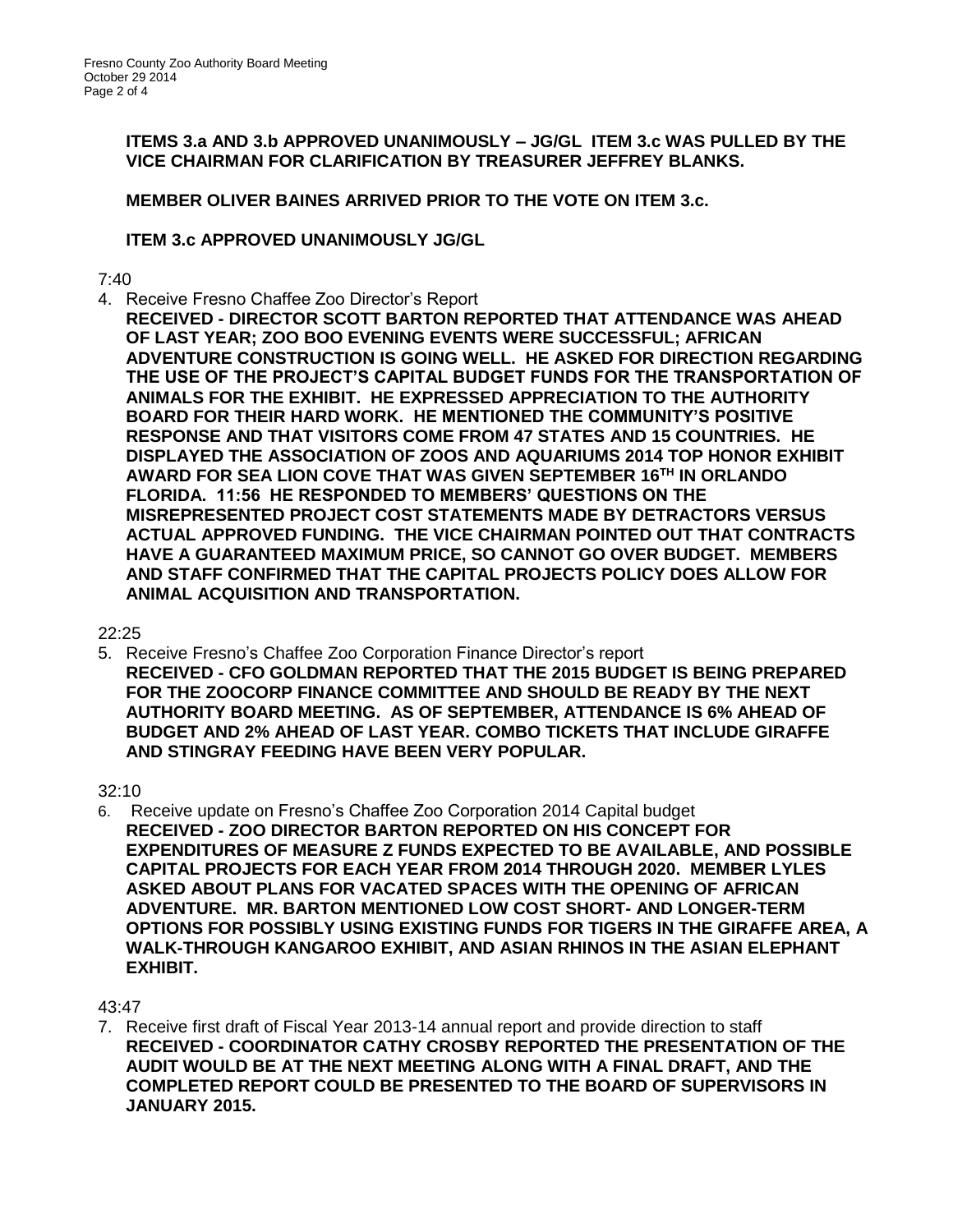#### $46.45$

8. Receive staff reports

**RECEIVED - COORDINATOR CATHY CROSBY REPORTED ON THE ACTIONS OF THE BOARD OF SUPERVISORS AT THEIR OCTOBER 28, 2014 MEETING: THEIR REJECTION OF THE AUTHORITY'S 2014 LOCAL AGENCY BIENNIAL NOTICE, AND THEIR REQUEST FOR CHANGES TO THE AUTHORITY'S CONFLICT OF INTEREST CODE. AFTER DISCUSSION, DIRECTION WAS GIVEN TO STAFF TO WAIT TO RECEIVE LETTER FROM COUNTY COUNSEL REGARDING THE CHANGES BEFORE POSSIBLY ADDING AN ITEM TO THE NEXT AGENDA TO ADDRESS THE MATTER.** 

## 1:12

9. Discuss Board legal representation and if deemed necessary, approve authorizing Chairman to enter into contract for legal services

**APPROVED - JG/KS - AFTER DISCUSSION MEMBERS VOTED UNANIMOUSLY TO DIRECT STAFF TO WORK WITH THE CHAIRMAN TO DEVELOP OPPORTUNITIES FOR LEGAL SERVICES.**

# 1:22

- 10. Board meeting calendar
	- a. Confirm next meeting date(s), or adopt revised 2014 calendar of meeting dates Adopted meeting dates include: November 26, 2014

December 31, 2014

**APPROVED - OB/JG - AFTER DISCUSSION, MEMBERS VOTED UNANIMOUSLY TO CANCEL THE NOVEMBER 26 MEETING AND TO HOLD THEIR NEXT MEETING ON DECEMBER 10, 2014.**

# **MR. BAINES LEFT THE MEETING AT 10:30.**

1:31:16

b. Adopt 2015 calendar of meeting dates **ADOPTED - JG/GL - AFTER DISCUSSION, MEMBERS VOTED UNANIMOUSLY TO ADOPT**  THE 2015 CALENDAR AS PRESENTED.

# 1:31:20

11. Chair's comments **HELD; THE VICE CHAIRMAN HAD NO COMMENTS.**

1:31:24

12. Board Member comments

**HELD; MR WATERHOUSE CONGRATULATED, MR. BARTON, ARCHITECTS, PROJECT MANAGEMENT ZOO STAFF, VOLUNTEERS, AND ALL INVOLVED WITH THE SEA LION COVE EXHIBIT FOR THE PRESTIGIOUS AZA AWARD, AND SPOKE OF ALL THE EXCITING PLANS FOR THE FUTURE. MEMBER LYLES COMMENTED ON THE NEGATIVE ASPECTS AND PERSONAL ATTACKS OF THE CAMPAIGN, AND THAT THE UNDESERVED ATTACKS WERE AN AFFRONT TO THE SERVICE OF THE VOLUNTEERS ON THIS BOARD.** 

13. Adjourn

**THERE BEING NO FURTHER BUSINESS, VICE CHAIRMAN TOSTE ADJOURNED THE MEETING AT 10:34 AM**